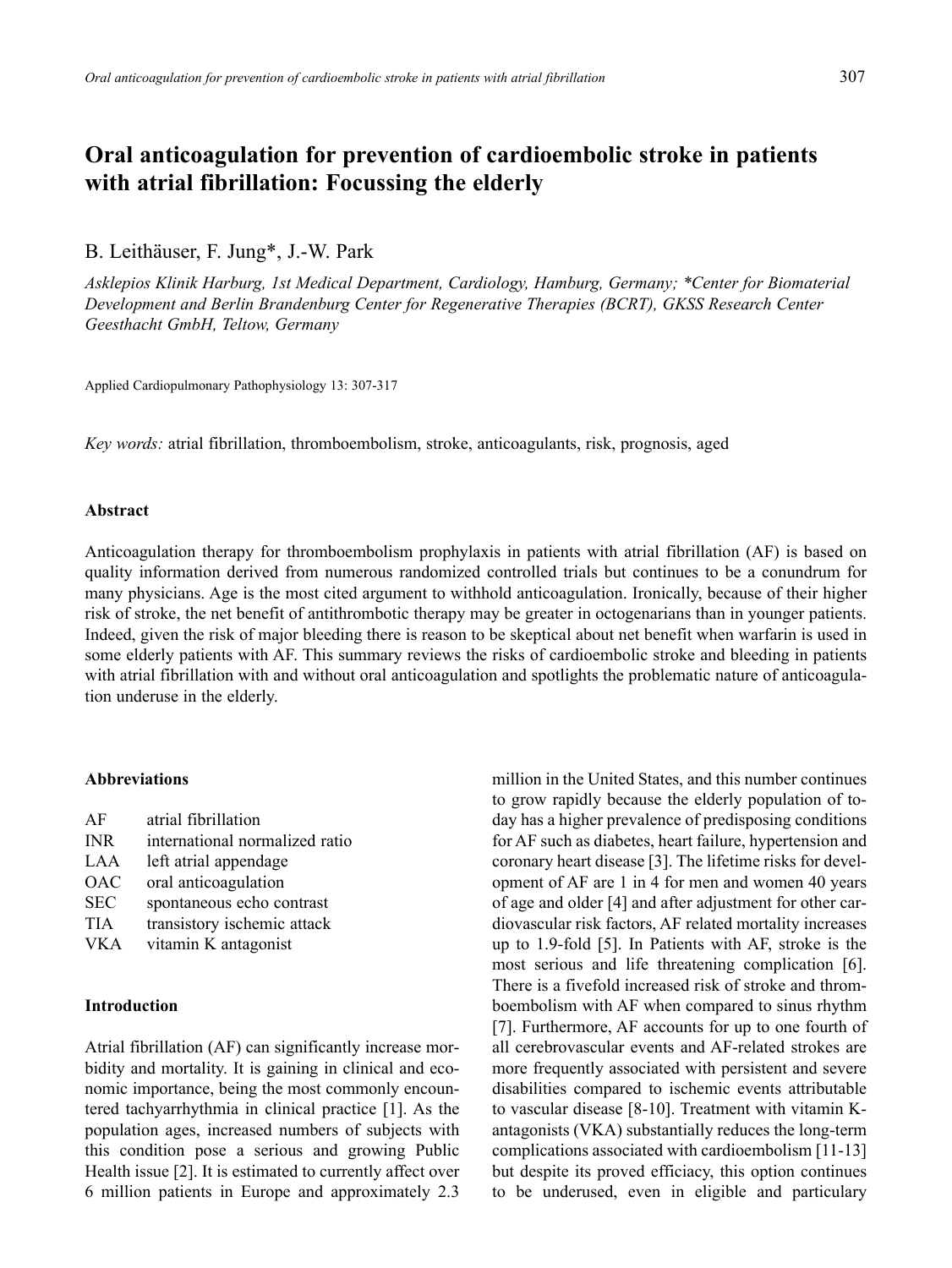among elderly patients who are at the highest risk for stroke [14-16]. Evidently, a great deal of overlap exists in thrombotic stroke risk and risk of bleeding. Such overlapping risk creates a difficult management problem. Therefore, on the one hand, the patient's individual risk for stroke has to be considered prior to prescription of vitamin K-antagonists for anticoagulation. On the other hand, the risk of stroke has to be outweighed against the risk of bleeding and the burden for the patient due to the need for continuous laboratory INR monitoring. The possible interactions of oral anticoagulants with food and drugs have to be considered as well as the individual lifestyle or preferences of the patient, all this with the aim of appropriate use of antithrombotic therapy [17;18]. Given the risk of major bleeding there is reason to be skeptical about net benefit when warfarin is used in some elderly patients with AF.

#### **Thrombogenesis in atrial fibrillation**

The absence of a regular contraction of the fibrillating atria leads to an increase of atrial pressure and dilatation, which together with hemoconcentration [19;20], endothelial dysfunction, and a prothrombotic state is the prerequisite for thrombus formation [21]. Echocardiography and autopsy studies have shown that more than 90% of all thrombi in patients with AF originating in the left atrium, form in the left atrial appendage (LAA) [22-26]. The pathogenesis of LAA thrombus formation has not been fully elucidated, but the precondition is likely to result from a hypercoagulable state explained by Virchow's triad of thrombogenesis – ie, abnormal changes of the vessel wall, blood flow, and blood constituents [27;28]. Nowadays, this is translated as follows: "Abnormal blood flow" means reduced flow up to stasis due to the lack of contraction in combination with the increase of volume and size of the LAA, "abnormal blood constituents" are represented by activated coagulation factors and platelets, and "abnormal vessel wall" in this case means structural and functional changes of endothelial or endocardial cells. Dense spontaneous echocardiographic contrast (SEC) in the left atrium and left atrial appendage arises when blood flow velocity is low and this phenomenon is an independent risk factor for stroke [26;29;30]. The density of SEC increases and LAA velocities progressively decline significantly together with the accumulation of clinical risk factors for stroke evaluated by the CHADS2 score (see below) [31]. There are various

connections between morphologic and functional changes of the left atrium and the state of activation of blood coagulation, inflammation and extracellular matrix turnover, which can be demonstrated in patients with AF and are prone to an increased risk of cardiac embolism [27].

## **Risk of stroke in atrial fibrillation**

The risk of stroke varies considerably among the group of patients with AF. Prior stroke/TIA, hypertension, advancing age, and diabetes are consistent independent predictors of stroke in patients with atrial fibrillation. The overall evidence of an independent predictive effect of diagnosed heart failure and/or left ventricular systolic dysfunction seems to be inconsistent [32]. There are many ways of classifying stroke risk: In a recent comparison of 12 stroke risk stratification schemes in patients with nonvalvular AF, the Stroke Risk in Atrial Fibrillation Working Group [33] identified 7 schemes that were based directly on eventrate analyses (largely been identified from non-OAC arms of clinical trials, and occasionally from cohort studies), whereas 5 resulted from expert panel consensus. The most frequently included features were prior stroke/TIA (in 100% of schemes), patient age, hypertension and diabetes mellitus. Two useful resources stand out in clinical practice: the Framingham risk score, derived by Wang and colleagues (Tab. 1) [34], and the CHADS<sub>2</sub> score published by Gage et al. (Tab. 2) [35]. Both use a five step calculation to predict the risk for stroke in patients with AF: the former considers age, gender, systolic blood pressure, diabetes, and prior stroke or TIA, each category assigned with different gradings, and predicts a 5-year stroke risk in the absence of anticoagulation. Concerning the latter, the *C* stands for recent congestive heart failure, the *H* for hypertension, the *A* for age 75 or older, the *D* for diabetes, and the *S* for prior stroke or TIA. Each category is assigned one point except stroke or TIA, which gets two due to its high association with subsequent stroke. A high score on this index correlates with a raised annual stroke rate. The CHADS2 score may be easier to use but less precise [33]. Nevertheless, in daily clinical routine, these score systems are sufficient for the decision about administration of appropriate thromboprophylaxis. In some rare unclear cases, echocardiography will be useful in refining the risk [36]. In particular, transesophageal echocardiography may be used to identify the presence of left atrial SEC, which is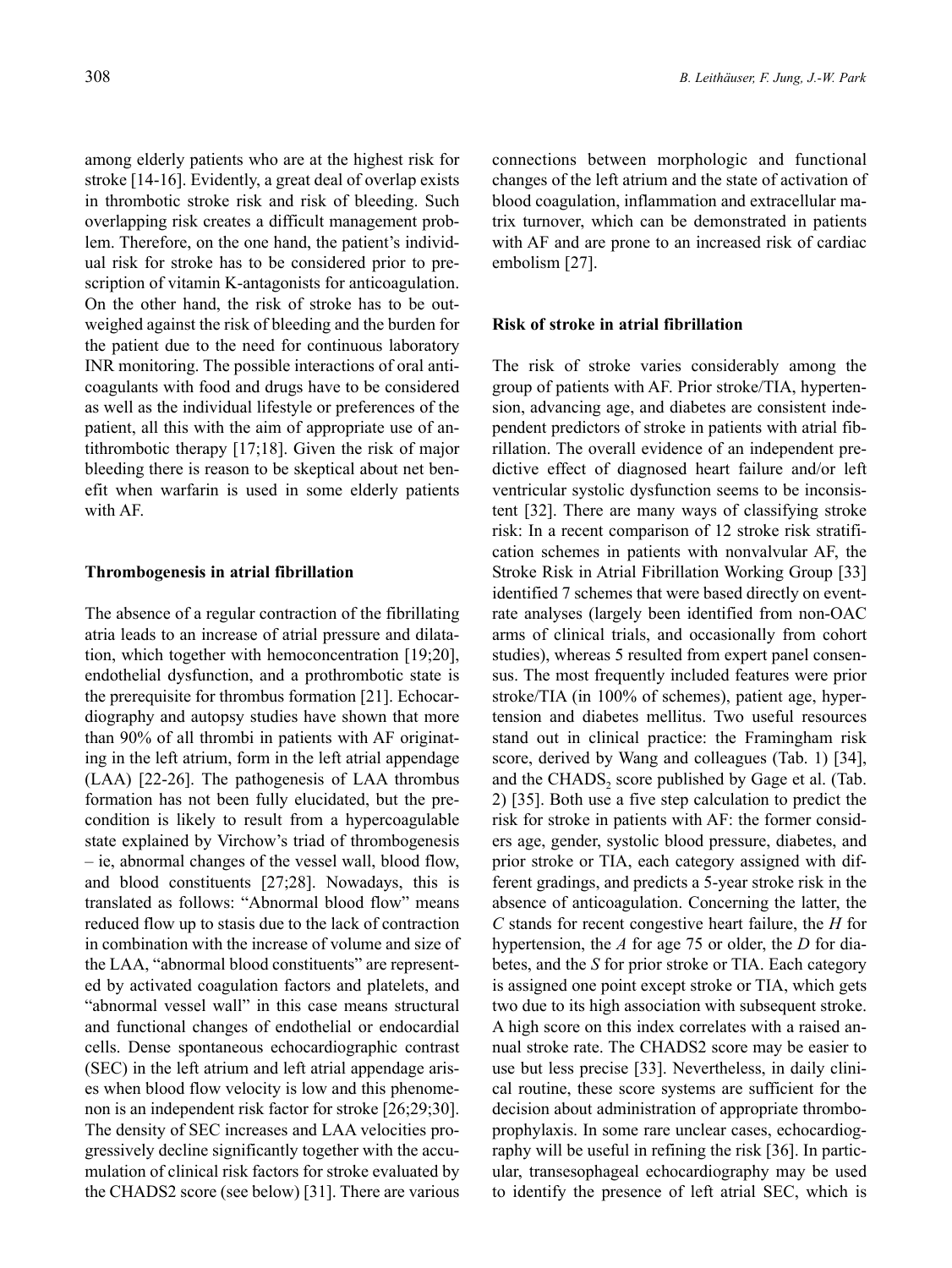*Table 1: The Framingham Risk Score [34]*

| Step 1    |                 | Step 2 |              | Step 3                                           |                | Step 4                               |              | Step 5              |              |                     |                       |
|-----------|-----------------|--------|--------------|--------------------------------------------------|----------------|--------------------------------------|--------------|---------------------|--------------|---------------------|-----------------------|
| Age, y    | Pts             | Sex    | Pts          | syst. blood<br>pressure<br>(mmHg)                | Pts            | <b>Diabetes</b>                      | Pts          | Prior<br>stroke/TIA | Pts          | Pts                 | 5-year risk<br>$(\%)$ |
| 55-59     | $\mathbf{0}$    | Man    | $\mathbf{0}$ | <120                                             | $\overline{0}$ | no                                   | $\mathbf{0}$ | no                  | $\mathbf{0}$ | $0 - 1$<br>$2 - 3$  | 5<br>6                |
| 60-62     | $\mathbf{1}$    | Woman  | 6            | 120-139                                          | $\mathbf{1}$   | yes                                  | 5            | yes                 | 6            | $\overline{4}$<br>5 | $\tau$<br>8           |
| 63-66     | $\overline{c}$  |        |              | 140-159                                          | $\overline{2}$ |                                      |              |                     |              | $6 - 7$<br>8        | 9<br>11               |
| 67-71     | 3               |        |              | 160-179                                          | 3              |                                      |              |                     |              | 9<br>10             | 12<br>13              |
| $72 - 74$ | $\overline{4}$  |        |              | >179                                             | $\overline{4}$ |                                      |              |                     |              | 11<br>12            | 14<br>16              |
| 75-77     | 5               |        |              |                                                  |                |                                      |              |                     |              | 13<br>14            | 18<br>19              |
| 78-81     | 6               |        |              |                                                  |                | Add up points from steps 1 through 5 |              |                     |              | 15<br>16            | 21<br>24              |
| 82-85     | $7\phantom{.0}$ |        |              |                                                  |                |                                      |              |                     |              | 17<br>18            | 26<br>28              |
| 86-90     | 8               |        |              | Look up predicted 5-year-risk of stroke in table |                |                                      |              |                     |              | 19                  | 31                    |
| 91-93     | 9               |        |              |                                                  |                |                                      |              |                     |              | 20<br>21            | 34<br>37              |
| >93       | 10              |        |              |                                                  |                |                                      |              |                     |              | 22<br>23            | 41<br>44              |
|           |                 |        |              |                                                  |                |                                      |              |                     |              | 24<br>25            | 48<br>51              |
|           |                 |        |              |                                                  |                |                                      |              |                     |              | 26<br>27            | 55<br>59              |
|           |                 |        |              |                                                  |                |                                      |              |                     |              | 28<br>29            | 63<br>67              |
|           |                 |        |              |                                                  |                |                                      |              |                     |              | 30                  | 71                    |

*Table 2: The CHADS2 score (modified according to [35])*

| No.<br>patients | No.<br>strokes | stroke rate<br>$(95\% \text{ CI})$ | CHADS,<br>score |
|-----------------|----------------|------------------------------------|-----------------|
| 120             | $\overline{2}$ | $1,9(1,2-3,0)$                     | $\theta$        |
| 463             | 17             | $2,8(2,0-3,8)$                     |                 |
| 523             | 23             | $4,0(3,1-5,1)$                     | 2               |
| 327             | 25             | $5,9(4,6-7,3)$                     | 3               |
| 220             | 19             | $8,5(6,3-11,1)$                    | 4               |
| 65              | 6              | $12,5(8,2-17,5)$                   | 5               |
| 5               | $\overline{2}$ | 18,2 (10,5-27,4)                   | 6               |

strongly associated with thrombus formation in the LAA and future strokes [29;30;37;38].

It is a widespread mistaken belief that paroxysmal AF has a lower stroke risk than permanent AF. In terms of the procoagulant state, patients with paroxysmal AF have the same abnormalities of haemostasis, platelet and endothelial function like those with permanent arrhythmia [20;39;40]. Hart and colleages [41] reported a longitudinal cohort study comparing 460 participants with intermittent AF, who were compared with 1552 with sustained AF treated with aspirin in the Stroke Prevention in Atrial Fibrillation studies. After an average of two years' follow-up, the annualized rate of ischemic stroke was similar for those with paroxysmal (3.2%) and permanent AF (3.3%). Of those predicted to be high risk, the observed stroke rate was 7.8% per year. Hohnloser et al. [42] reported a posthoc subgroup analysis of the patients with paroxysmal AF  $(n = 1202)$  from the ACTIVE W (Atrial Fibrillation Clopidogrel Trial With Irbesartan for Prevention of Vascular Events) trial, comparing warfarin to combined antiplatelet therapy with aspirin and clopidogrel for the prevention of vascular events in 6706 AF patients. The annualized risk of stroke or systemic embolism was 2.0% in paroxysmal AF compared with 2.2% in persistent or permanent AF.

31 75

In the Euro Heart Survey [43], permanent AF patients were older and more often had a previous stroke, diabetes, and heart failure. As a consequence, permanent AF patients most often were at the highest risk for stroke according to the  $\text{CHADS}_2$  score. Regardless of the stroke risk score, paroxysmal AF patients had a much lower chance for receiving OAC at baseline. Finally, the results indicated that risk for stroke in parox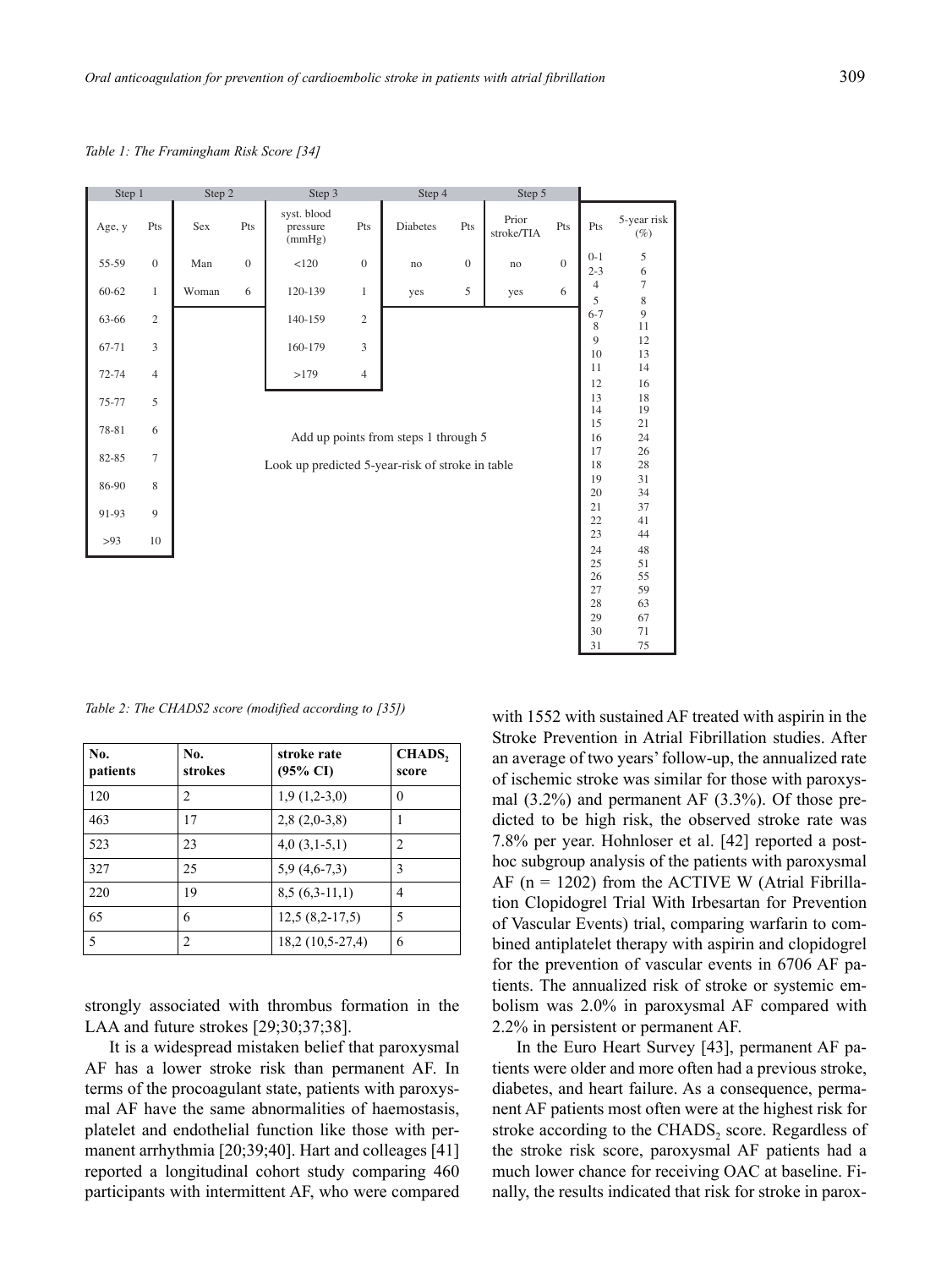ysmal AF is at least comparable with that of persistent and permanent AF and potentially even higher following cardioversion. These findings strengthen the recommendation that in the presence of appropriate risk factors, clinical subtype of AF should currently not influence the decision to anticoagulate [17].

# **Oral anticoagulation for stroke prevention is effective but underused**

A series of clinical trials have shown the remarkable efficacy of anticoagulation with warfarin compared to placebo in reducing stroke risk in patients with AF (Copenhagen Atrial Fibrillation Aspirin and Anticoagulation, AFASAK [44]; Stroke Prevention in Atrial Fibrillation, SPAF [45]; Boston Area Anticoagulation Trial for Atrial Fibrillation, BAATAF [46]; Canadian Atrial Fibrillation Anticoagulation, CAFA [47]; and Stroke Prevention in Nonrheumatic Atrial Fibrillation, SPINAF [48]). In 2007, Hart and colleagues published a meta analysis [13] of the aforementioned 5 primary prevention trials plus one study of secondary prevention [49] and demonstrated a 62% relative risk reduction for stroke in patients anticoagulated with vitamin K-antagonists (warfarin). Additionally, a stroke causes higher costs than its prophylaxis, including expenses for drugs, monitoring, nursing, loss of working hours, hospital admissions and procedures due to bleeding complications [50]. Nevertheless, this effect of anticoagulant therapy depends on achieving a protective therapeutic range. Patients with AF within the recommended target INR range of 2.0-3.0 survive longer and have reduced morbidity [51] and gradually every 10% increase in time out of therapeutic range is associated with an increased risk of ischaemic stroke [52]. However, the principal problem with anticoagulation is the variability of the effect of coumarin derivatives on the hemostatic system; patients may require very different doses (up to 10-fold differences) to reach the same level of anticoagulation, and the required dose may also vary over time in an individual patient. In the studies mentioned above, a relevant number of strokes occurred among patients randomized to receive warfarin, but with subtherapeutic INR levels below 2. As the trials were designed as intention-to-treat analyses, it is likely that the real efficacy of warfarin is underestimated.

Despite the proven benefit, OAC with warfarin or other vitamin K-antagonists remains underused in clinical practice [53-57]. The review of the literature

identifies several barriers to the prescription of vitamin K-antagonists which are related to the patient, the physician, and the health care system [53]. One of the strongest patient related predictors of warfarin withholding is age. The most important physician related reasons not to anticoagulate are 1) the perception of the benefit vs risk of therapy, insofar as the risk for embolism relative to hemorrhage is judged to be lower, and 2) the relative contraindication to therapy due to the lack of patient reliability or patient noncompliance as a reason for difficulties in monitoring the prothrombin ratio. Of the 596 (64.4%) eligible family physicians who participated in a representative survey in Australia, 15.8% reported having a patient with nonvalvular atrial fibrillation experience an intracranial hemorrhage with anticoagulation and 45.8% had a patient with known nonvalvular atrial fibrillation experience a stroke without anticoagulation. When presented with a patient at "very high risk" of stroke, only  $45.6\%$ of family physicians selected warfarin in the presence of a minor falls risk and 17.1% would anticoagulate if the patient had a treated peptic ulcer. Family physicians with less decisional conflict and longer-standing practices were more likely to endorse anticoagulation [58].

Concerns about the external validity of the aforementioned trials cannot be ruled out as an argument for withholding warfarin, as they excluded most of the potential candidates, with some trials excluding >90% of screened patients [45;47;48]. The most common reasons for trial exclusion were age and relative contraindications to anticoagulation. Therefore, the results in favor of anticoagulation were obtained under ideal circumstances for patients with an average age at about 70 years. Consistently, there are physicians who are cautious with prescribing anticoagulants to patients who are older and/or frailer than the trial population [59]. Finally, concerning the health care system, there may be a lack of resources and experienced personnel in the community to adopt practice recommendations and to provide anticoagulation therapy at rates similar to those of controlled clinical trials [35]. There is no doubt that INR monitoring either through patient self-management, or by specialized anticoagulation clinics improves the quality of care and reduces the rate of complications [60-63].

Gage and colleagues [54] reported on 597 hospitalized cases with a mean age of 80 years, which had chronic AF documented during their index admission. Overall, at discharge 34% of patients were prescribed warfarin, 21% were prescribed aspirin, and 45% were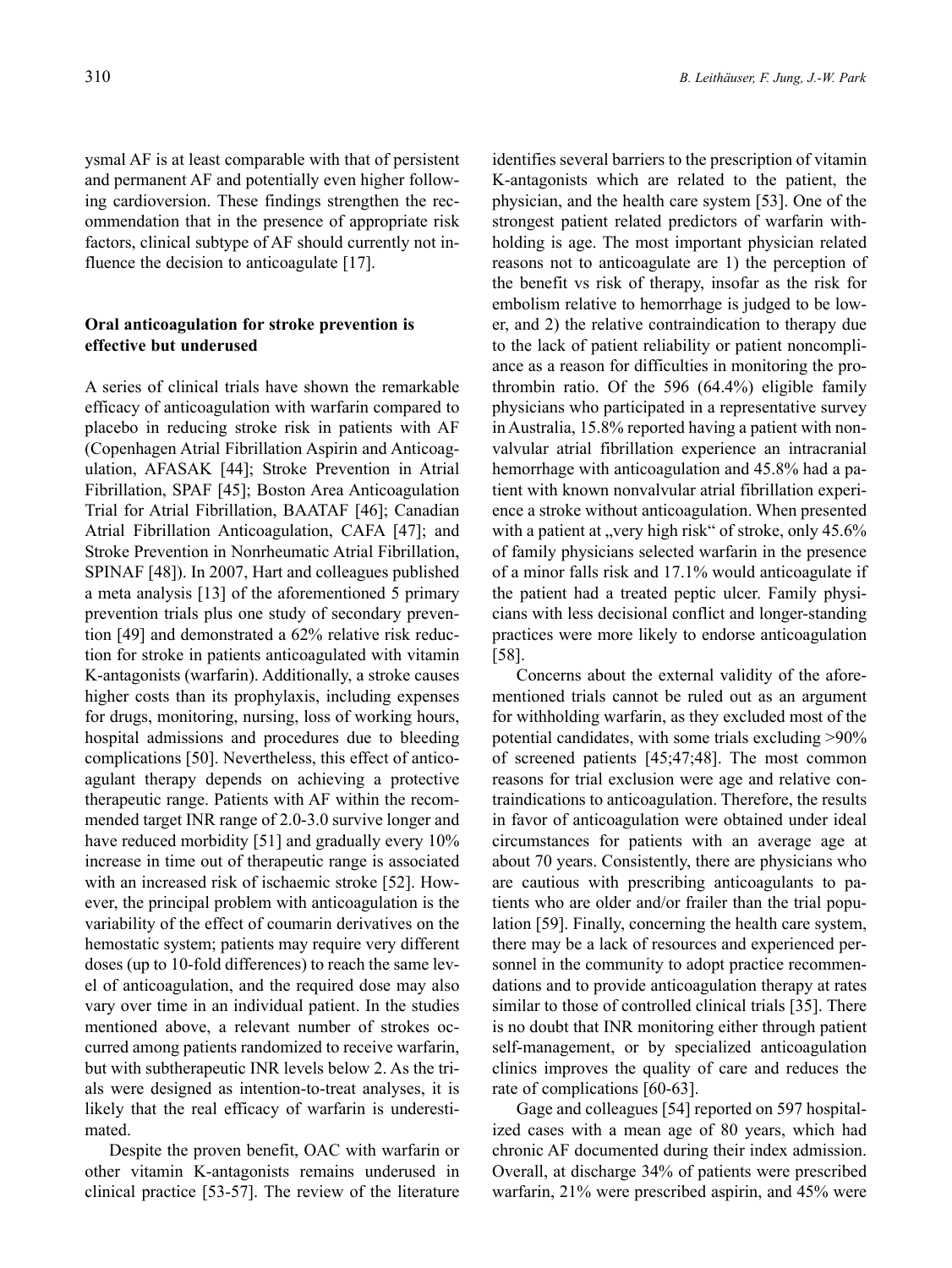not prescribed any antithrombotic therapy. Patients aged  $\geq$  76 years were less likely to receive antithrombotic therapy than were younger patients  $(p<0.001)$ , females were less likely than males to receive antithrombotic therapy (p=0.02), and patients treated in rural facilities were prescribed antithrombotic therapy less frequently than patients in metropolitan facilities (p=0.02). Outcome analysis in 463 cases demonstrated that patients who were prescribed antithrombotic therapy were significantly less likely to have an adverse outcome (death or hospitalization for an ischemic event; p=0.0001). Thirty-three suffered strokes or TIAs: 9 of these occurred in the 163 patients who were prescribed warfarin, 8 occurred in the 96 patients who were prescribed aspirin, and 16 occurred in the 204 patients who were prescribed neither therapy. The authors discussed two main reasons for the low use of antithrombotic therapy: inconvenience and physicians' fear of hemorrhage. Physicians's subjective judgement seems to attribute a greater negative value to hemorrhagic strokes than to ischemic ones, even when the health outcomes are the same. The emphasis on avoiding hemorrhagic strokes and other iatrogenic events may cause physicians and patients to choose therapy that minimizes side effects rather than therapy that maximizes benefit.

### **Anticoagulation in the elderly**

Due to the improvement of healthcare, education and life standard in the industrial nations, the general population is ageing and surviving well into their eighties and beyond. However, ageing is a complex process, not rarely coupled with reduced mobility and greater frailty, with a tendency to fall. These are the most cited arguments to withhold anticoagulation from the elderly [64], but with the possible consequence of devastating stroke and severe disability. Ironically, because of their higher risk of stroke, the net benefit of antithrombotic therapy may be greater in octogenarians than in younger patients [65]. Physicians' aversion to cause a hemorrhage may account for the underuse of oral VKA therapy in the very elderly because it is recognized that increasing age is a risk factor for bleeding, especially in those aged over 85 years [66- 69]. Indeed, there are conditions which appear primarily in elder patients increasing the risk for overdosing warfarin with the consequence of severe bleeding: a) pharmacodynamic issues, as patients with low body weight or low serum albumin, perhaps due to malnutrition, may require lower doses of warfarin [70]; b) comorbid conditions like liver diseases, congestive heart failure or acute infectious diseases; and c) polypharmacy, especially in patients with self-medication of herbal compounds or unkown vitamin supplementation by caring family members [71]. Due to the higher prevalence of cardiovascular diseases, platelet inhibitors such as aspirin or clopidogrel or, recently, prasugrel are often prescribed for older patients. Concerning the latter, the TRITON–TIMI 38 study demonstrated a reduction in the risk of myocardial infarction and coronary stent thrombosis [72]. However, the elderly were one of three subgroups in this trial which appeared to be particularly prone to serious bleeding [73]. Therefore, it would be best to avoid prasugrel in such patients, especially in those who receive warfarin.

One of the most decisive factors in terms of OAC is the elderly patients' propensity to fall although the real impact of falls on morbidity including intracranial hemorrhage among patients treated with warfarin remains uncertain. Man-Son-Hing and coworkers stated that persons taking warfarin must fall about 295 times in a year before developing the most serious type of haemorrhage associated with anticoagulation, that is, subdural haematomas given that falls (1 in 10) usually cause other major injuries (i.e. fractures) and, therefore, persons who fall are much more likely to suffer other serious morbidities [74].

Recently, the Birmingham Atrial Fibrillation Treatment of the Aged Study, BAFTA [75], reaffirmed that warfarin is superior to ASA in stroke prevention also in an elderly population aged > 75 years. On the other hand, the risk of major hemorrhage, including intracranial and hemorrhagic stroke, was similar in both the aspirin (2.0% per year) and warfarin (1.9% per year) treated patients. The authors recommended the use of anticoagulation (warfarin) for all people aged over 75 years who have atrial fibrillation, unless there are contraindications or the patient decides that the size of the benefit is not worth the inconvenience of the treatment.

#### **Bleeding risk under oral anticoagulation**

The benefits of anticoagulation do not come without a risk, especially in the presence of comorbid conditions like recent intracerebral or gastrointestinal hemorrhage or, stroke, uncontrolled hypertension, liver disease, cancer, and renal insufficiency [76]. The most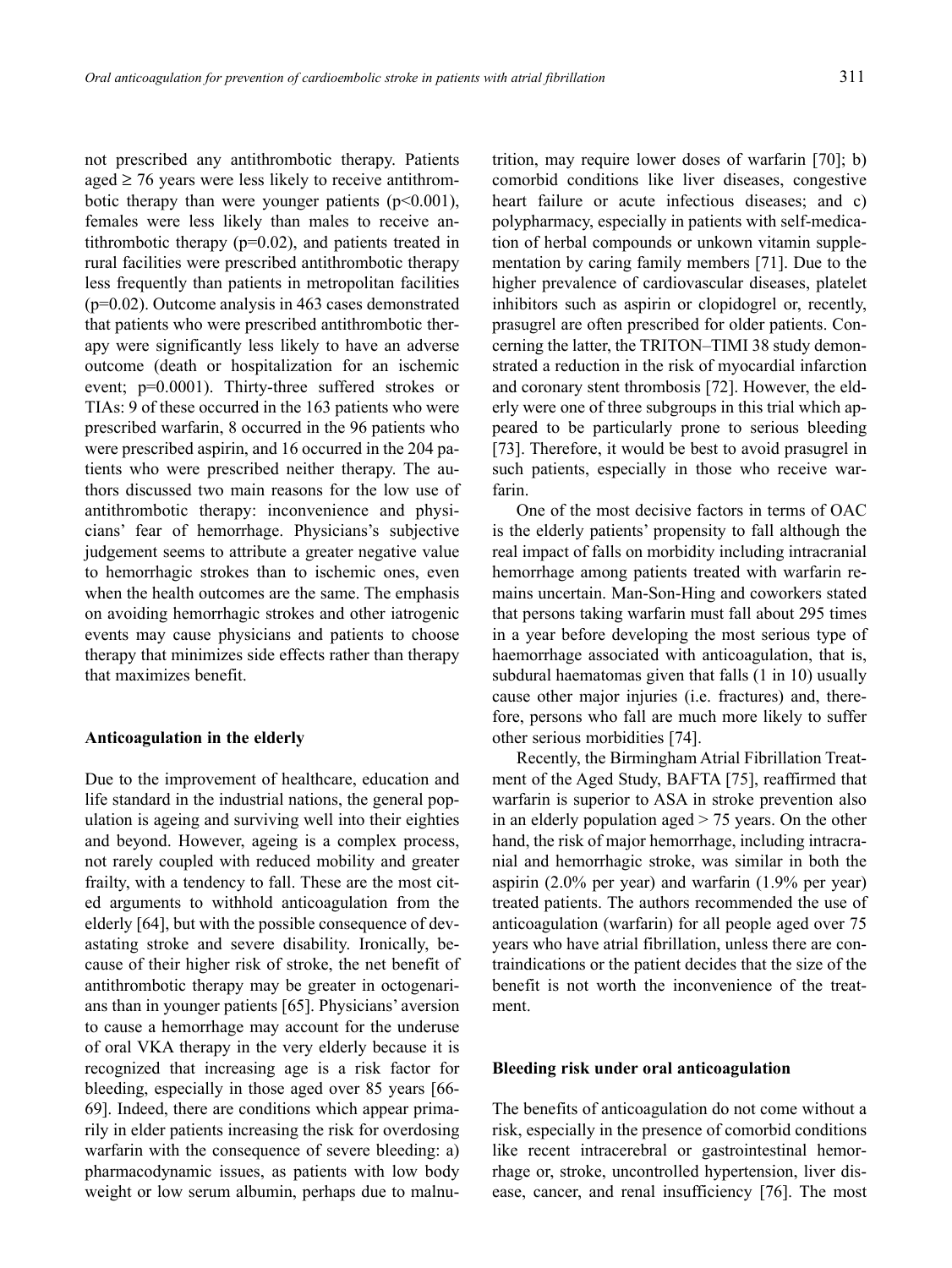dangerous and, therefore, the most feared bleeding complication associated with OAC is intracranial hemorrhage [77]. Fortunately, this condition is rare, but the most common bleeding sites are the gastrointestinal or genitourinary tract [78]. Notably, bleeding phenomena can also often be seen in the microcirculation but they occur independently of the intensity of treatment and are not predictive for future clinically obvious hemorrhage [79]. A meta-analysis of six clinical trials on patients on OAC due to AF with a mean age of  $71.7 \pm 8.8$  revealed major bleeding in 2.2, hemorrhagic stroke in 0.5, or lethal bleeding in 0.4 patients per 100 patient-years [80]. The use of oral anticoagulant significantly increased the rate of major bleeding, with 15.3% of all major bleeding episodes being lethal. On the other hand, patients with a previous history of stroke or transient ischemic attack had an absolute risk reduction of 6.0% per year (number needed to treat  $(NNT) = 17$ ) while those patients without previous cerebrovascular disease had an absolute risk reduction of 1.2% per year (NNT = 83) [80]. Comparably, in the Stroke Prevention in Atrial Fibrillation Trial, the rate of major bleeding in the warfarin group was 2.3% per year. However, for those younger than 75 it was 1.7% and for the elder it was 4.2% per year [81]. Hylek and coworkers [82] studied a cohort of 472 patients of whom one third was  $\geq 80$  years of age compared with a total of 20 patients >75 years in the pooled analysis of the 5 randomized trials that proved efficiacy of anticoagulation [13], and 91% had  $\geq 1$ stroke risk factor. The cumulative incidence of major hemorrhage for patients  $\geq 80$  years of age was 13.1 per 100 person-years and 4.7 for those <80 years of age  $(P=0.009)$ . A further important finding to be emphasized from Hylek et al. is the enhanced risk of bleeding in patients while starting anticoagulation therapy. This phenomenon, although known, has been underappreciated by many clinicians. In the SPORTIF III and V trials in which the direct thrombin inhibitor ximelagatran was compared to warfarin for stroke prevention in AF, the rate of intracranial hemorrhage was 0.4%, and the rate for major hemorrhage was 2.5% per year in the warfarin group [83;84]. In a pooled analysis of patients ≥ 75 (n=2804) and <75 (n=4525) years, ximelagatran was as effective as warfarin in reducing stroke/systemic emboli in the elderly (2.23%/year with ximelagatran vs 2.27%/year with warfarin) as in younger patients (1.25%/year vs 1.28%/year). Total bleeds were significantly lower with ximelagatran compared with warfarin in elderly (40% vs 45%,

P=0.01) and younger (27% vs  $35\%$ , P<0.001) patients [85].

The results of these clinical trials also clearly indicate that the risk of bleeding depends on warfarin treatment intensity. If an INR value exceeds 4, the risk of hemorrhage is markedly increased [86;87]. Koo and coworkers reported on a cohort of patients with anticoagulation-associated hemorrhage, in which excessive anticoagulation contributed independently to increased morbidity and mortality [88]. It must be mentioned that overutilization of warfarin in patients at low risk of thrombotic stroke could be demonstrated in the Euro Heart Survey on Atrial Fibrillation and may also contribute to an increased morbidity due to anticoagulation. Even with the use of the more strict 2001 guidelines, the authors reported that 50% of AF patients without stroke risk factors were being treated with vitamin K antagonists [89].

Comparable to the existing stroke risk stratification schemes there are bleeding risk models [78;90-94]: Beyth and coworkers [90] identified four independent risk factors for bleeding: age  $\geq 65$  years, history of gastrointestinal bleeding, history of stroke, and one or more of four specific comorbid conditions. They found a cumulative incidence of major bleeding at 48 months of 53% in high-risk patients (three or four risk factors), 12% in middle-risk patients (one or two risk factors), and 3% in low-risk patients (no risk factors). Kuijer and colleagues [91] developed another prediction model based on age, gender, and the presence of malignancy. In patients classified at high, middle, and low risk, the frequency of major bleeding was 7%, 4%, and 1%, respectively, after 3 months of therapy. Comparable bleeding rates for comparable risk classes were found by Shireman and colleagues [93] (5.4%, 2.0%, and 0.9%, respectively, after 90 days of treatment) using the following criteria: age >70 years; gender; remote bleeding; recent bleeding; alcohol/drug abuse; diabetes; anemia; and antiplatelet use. Gage and colleagues [94] gave 2 points for a prior bleed and 1 point for each of 10 further stroke risk factors and claimed the highest accuracy of all other bleed prediction schemes. Nevertheless, none of these risk prediction schemes has been fully validated in large prospective cohorts of AF patients.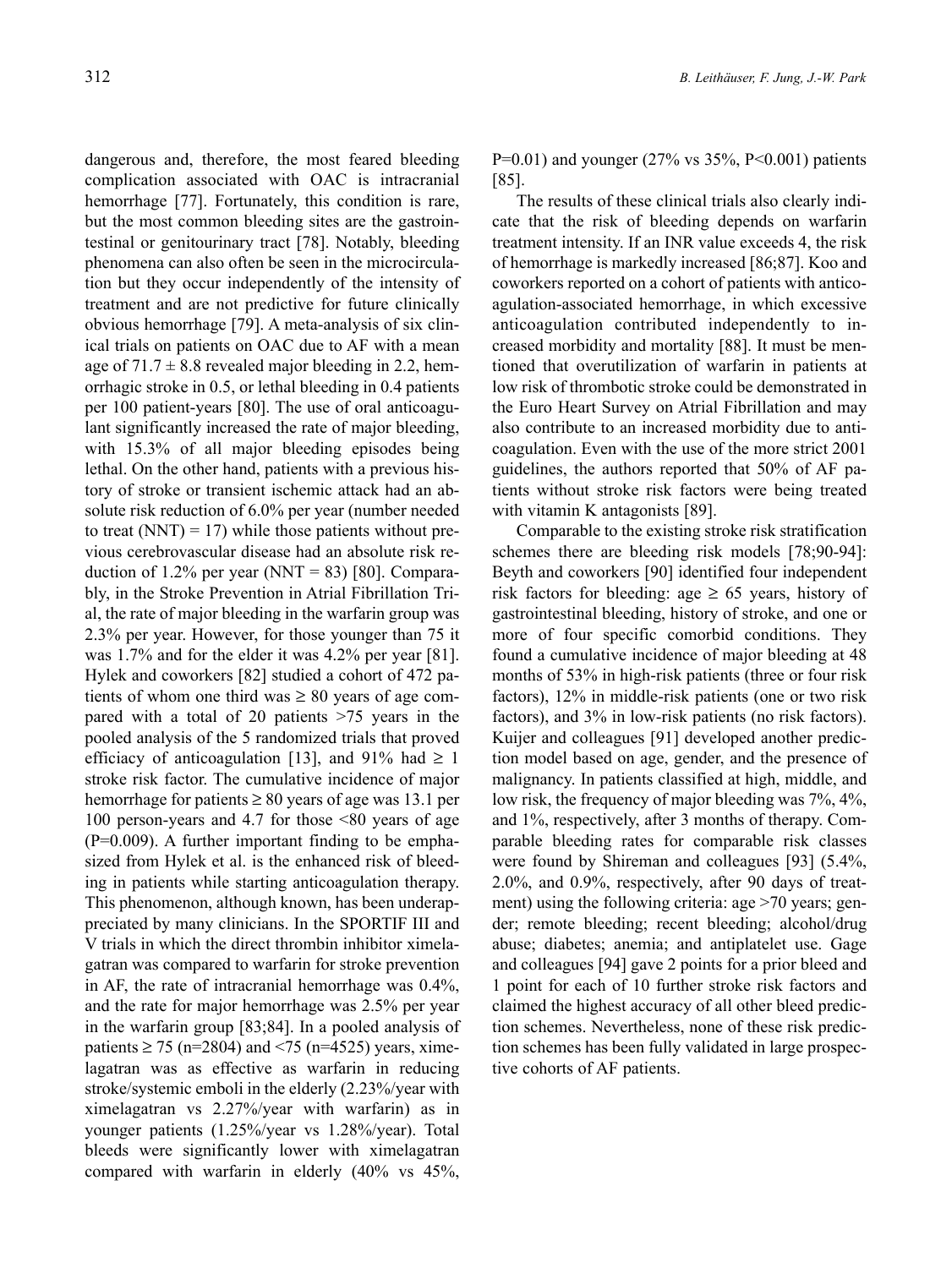#### **Future antithrombotic strategies**

The difficulties of OAC treatment may also be overcome by the development of new anticoagulants that do not require regular monitoring and which have fewer drug interactions. Oral direct thrombin inhibitors include ximelagatran (now withdrawn) and dabigatran. They bind directly to thrombin, blocking its interaction with substrates and thereby preventing fibrin formation, thrombin-mediated activation of Factors V, VIII, XI, and XIII, and thrombin-induced platelet-aggregation [95]. The use of these thrombin-inhibitors confirmed the efficiacy of anticoagulation for stroke prophylaxis. Ximelagatran, administered in a fixed dose without coagulation monitoring, protected high risk patients with atrial fibrillation against thromboembolism at least as effectively as well-controlled warfarin, and was associated with less bleeding [83;84]. However, safety concerns regarding increased liver toxicity led the Food and Drug Administration to reject the sponsor's application for ximelagatran [96]. Very recently, the results of a phase 3 noninferiority trial on dabigatran etexilate against warfarin in AF have been published. In patients with atrial fibrillation, dabigatran given at a dose of 110 mg was associated with rates of stroke and systemic embolism that were similar to those associated with warfarin, as well as lower rates of major hemorrhage. Dabigatran administered at a dose of 150 mg, as compared with warfarin, was associated with lower rates of stroke and systemic embolism but similar rates of major hemorrhage (Fig. 1) [97]. Thus, the 150-mg dose appears to be more ef-

 $0,05$ Warfarin  $0,04$ Dabigatran etexilate 110 mg bid Cumulative Hazard Dabigatran etexilate 150 mg bid  $0,03$  $0,02$  $0,01$  $0.0$  $0,5$  $2,0$ 0  $1,0$  $1,5$  $2,5$ years

ficacious and the 110-mg dose appears to be safer than warfarin. Remarkably, the time in therapeutic range in the warfarin group was 64% which can be compared to contemporary studies but reflects optimal study conditions.

An attractive alternative to direct thrombin inhibition is selective inhibition of FXa. Several factor Xa inhibitors are under investigation, including rivaroxaban and apixaban. The recently published RECORD studies showed that rivaroxaban was more effective than enoxaparin in preventing venous thromboembolism after total knee or hip replacement. The ROCKET-AF study is a randomized, double-blind study that will compare the efficacy and safety of rivaroxaban 20 mg once daily with warfarin for the prevention of stroke in approximately 14 000 patients with AF. A phase III study, ARISTOTLE, which investigates apixaban 5 mg bid for the prevention of stroke in patients with AF, is ongoing [98].

## **Nonpharmacologic approaches**

Patients at high risk of embolic stroke but with contraindications for OAC are in a need of an alternative approach that is not associated with a long-term risk of hemorrhage and other attendant circumstances. This is particularly true for those who survived intracranial hemorrhage but remain at high risk for cardiogenic embolism. The reasonable alternative may be the exclusion of the LAA cavity from circulation either by surgical or by percutaneous catheter-based procedures.

> *Figure 1. RE-LY-Study: Cumulative hazard rates for the primary outcome of stroke or systemic embolism (modified according to [97]).*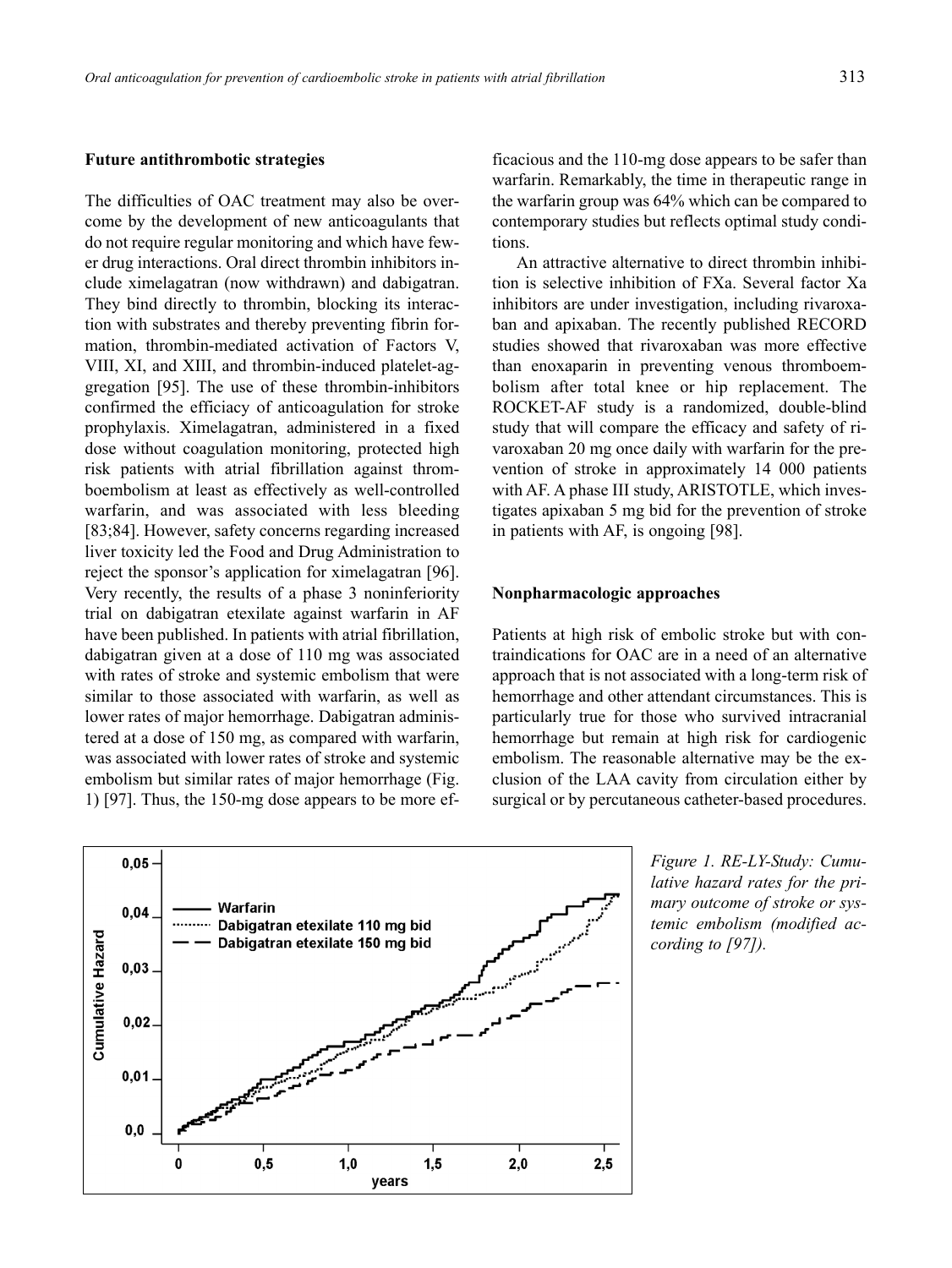Currently, excision of the LAA at the time of mitral valve surgery is recommended to reduce future stroke risk [99]. The efficiacy of LAA exclusion in patients undergoing elective coronary artery bypass graft surgery was shown in the LAA Occlusion Study (LAAOS) [100]. Thus, based on the surgical experience, the development of a less invasive percutaneous approach to close the LAA by implantation of a mechanical device was a logical consequence [101;102]. In this issue, Park et al. give an overview on the latest developments in this field.

# **Summary**

With an aging population, AF is a growing public health problem with significant clinical consequences. Despite conclusive evidence from randomized controlled clinical trials, the use of OAC for the prevention of ischemic stroke in AF is suboptimal probably due to both, the real-world limitations of warfarin and the disregard for risk guided treatment. In patients with an overall risk of stroke or cardiovascular events that is substantially higher than that of major bleeding the proven absolute risk reductions of stroke cannot substantially be offset by small but statistically significant increases in major hemorrhage. Therefore, prophylaxis must be better tailored to the patient's stroke and bleeding risk profile to steer safely between the Scylla of thrombosis or embolism and the Charybdis of bleeding. Moreover, appropriate facilities to monitor INR such as anticoagulation clinics and non-pharmocological alternatives are necessary. However, there are promising new antithrombotic agents with potential benefits including fixed dosing, rapid onset of action, and no requirement for therapeutic monitoring at various stages of development and clinical evaluation. Finally, the alternative to close the left atrial appendage as the main source of cardiogenic emboli with a less invasive percutaneous procedure may help to reduce major stroke rates in the future.

#### **References**

- 1. Falk RH. Atrial fibrillation. N Engl J Med 2001; 344: 1067-1078
- 2. Go AS, Hylek EM, Phillips KA, Chang Y, Henault LE, Selby JV, Singer DE. Prevalence of diagnosed atrial fibrillation in adults: national implications for rhythm management and stroke prevention: the Anticoagulation and Risk Factors in Atrial Fibrillation (ATRIA) Study. JAMA 2001; 285: 2370-2375
- 3. Kannel WB, Benjamin EJ. Status of the epidemiology of atrial fibrillation. Med Clin North Am 2008; 92: 17-40, ix
- 4. Lloyd-Jones DM, Wang TJ, Leip EP, Larson MG, Levy D, Vasan RS, D'Agostino RB, Massaro JM, Beiser A, Wolf PA, Benjamin EJ. Lifetime risk for development of atrial fibrillation: the Framingham Heart Study. Circulation 2004; 110: 1042-1046
- 5. Benjamin EJ, Wolf PA, D'Agostino RB, Silbershatz H, Kannel WB, Levy D. Impact of atrial fibrillation on the risk of death: the Framingham Heart Study. Circulation 1998; 98: 946-952
- 6. Lloyd-Jones D, Adams R, Carnethon M, de Simone G, Ferguson TB, Flegal K, Ford E, Furie K, Go A, Greenlund K, Haase N, Hailpern S, Ho M, Howard V, Kissela B, Kittner S, Lackland D, Lisabeth L, Marelli A, McDermott M, Meigs J, Mozaffarian D, Nichol G, O'Donnell C, Roger V, Rosamond W, Sacco R, Sorlie P, Stafford R, Steinberger J, Thom T, Wasserthiel-Smoller S, Wong N, Wylie-Rosett J, Hong Y. Heart disease and stroke statistics – 2009 update: a report from the American Heart Association Statistics Committee and Stroke Statistics Subcommittee. Circulation 2009; 119: e21-181
- 7. Wolf PA, Abbott RD, Kannel WB. Atrial fibrillation as an independent risk factor for stroke: the Framingham Study. Stroke 1991; 22: 983-988
- 8. Spratt N, Wang Y, Levi C, Ng K, Evans M, Fisher J. A prospective study of predictors of prolonged hospital stay and disability after stroke. J Clin Neurosci 2003; 10: 665-669
- 9. Lin HJ, Wolf PA, Kelly-Hayes M, Beiser AS, Kase CS, Benjamin EJ, D'Agostino RB. Stroke severity in atrial fibrillation. The Framingham Study. Stroke 1996; 27: 1760-1764
- 10. Hylek EM, Go AS, Chang Y, Jensvold NG, Henault LE, Selby JV, Singer DE. Effect of intensity of oral anticoagulation on stroke severity and mortality in atrial fibrillation. N Engl J Med 2003; 349: 1019-1026
- 11. Beri A, Punnam SR. Anticoagulation in patients with acute ischemic stroke and atrial fibrillation – a balance of risks and benefits. Cardiovasc Drugs Ther 2008; 22: 419-425
- 12. Go AS. Efficacy of anticoagulation for stroke prevention and risk stratification in atrial fibrillation: translating trials into clinical practice. Am J Manag Care 2004; 10: S58-S65
- 13. Hart RG, Pearce LA, Aguilar MI. Meta-analysis: antithrombotic therapy to prevent stroke in patients who have nonvalvular atrial fibrillation. Ann Intern Med 2007; 146: 857-867
- 14. Go AS, Hylek EM, Borowsky LH, Phillips KA, Selby JV, Singer DE. Warfarin use among ambulatory patients with nonvalvular atrial fibrillation: the anticoagulation and risk factors in atrial fibrillation (ATRIA) study. Ann Intern Med 1999; 131: 927-934
- 15. Gladstone DJ, Bui E, Fang J, Laupacis A, Lindsay MP, Tu JV, Silver FL, Kapral MK. Potentially preventable strokes in highrisk patients with atrial fibrillation who are not adequately anticoagulated. Stroke 2009; 40: 235-240
- 16. Hart RG. Warfarin in atrial fibrillation: underused in the elderly, often inappropriately used in the young. Heart 1999; 82: 539- 540
- 17. Fuster V, Ryden LE, Cannom DS, Crijns HJ, Curtis AB, Ellenbogen KA, Halperin JL, Le Heuzey JY, Kay GN, Lowe JE, Olsson SB, Prystowsky EN, Tamargo JL, Wann S, Smith SC, Jr., Jacobs AK, Adams CD, Anderson JL, Antman EM, Hunt SA, Nishimura R, Ornato JP, Page RL, Riegel B, Priori SG, Blanc JJ, Budaj A, Camm AJ, Dean V, Deckers JW, Despres C, Dickstein K, Lekakis J, McGregor K, Metra M, Morais J, Osterspey A, Zamorano JL. ACC/AHA/ESC 2006 guidelines for the management of patients with atrial fibrillation – executive summary: a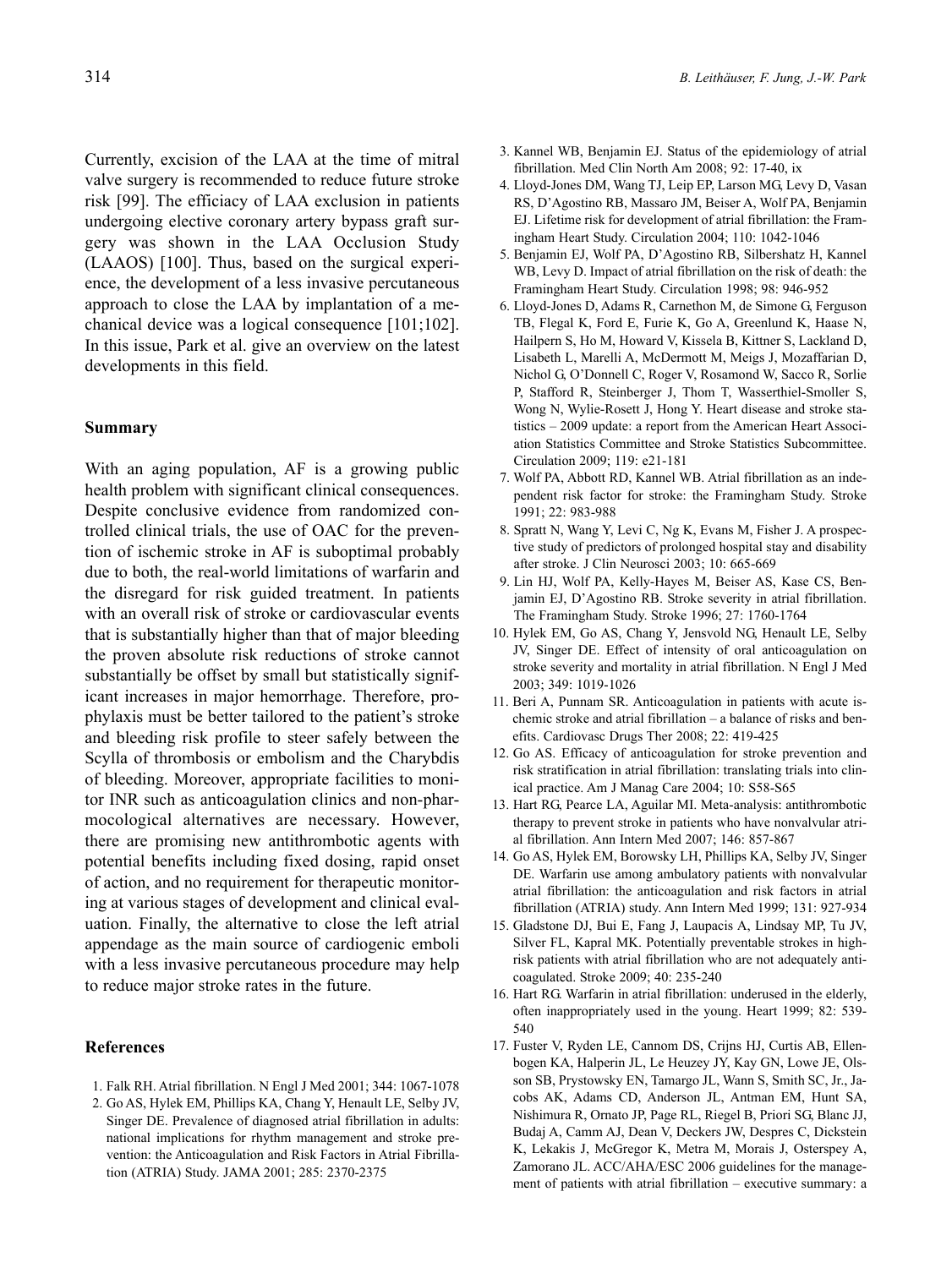report of the American College of Cardiology/American Heart Association Task Force on Practice Guidelines and the European Society of Cardiology Committee for Practice Guidelines (Writing Committee to Revise the 2001 Guidelines for the Management of Patients With Atrial Fibrillation). J Am Coll Cardiol 2006; 48: 854-906

- 18. Hughes M, Lip GY. Stroke and thromboembolism in atrial fibrillation: a systematic review of stroke risk factors, risk stratification schema and cost effectiveness data. Thromb Haemost 2008; 99: 295-304
- 19. Yamada H, Sugiyama T, Ashida T, Fujii J. Sustained hemoconcentration in patients with chronic atrial fibrillation, a potential risk for stroke and thromboembolic complications. A retrospective study. Jpn Heart J 1998; 39: 715-720
- 20. Kamath S, Blann AD, Chin BS, Lip GY. Platelet activation, haemorheology and thrombogenesis in acute atrial fibrillation: a comparison with permanent atrial fibrillation. Heart 2003; 89: 1093-1095
- 21. Al Saady NM, Obel OA, Camm AJ. Left atrial appendage: structure, function, and role in thromboembolism. Heart 1999; 82: 547-554
- 22. Aberg H. Atrial fibrillation. I. A study of atrial thrombosis and systemic embolism in a necropsy material. Acta Med Scand 1969; 185: 373-379
- 23. Blackshear JL, Odell JA. Appendage obliteration to reduce stroke in cardiac surgical patients with atrial fibrillation. Ann Thorac Surg 1996; 61: 755-759
- 24. Manning WJ, Weintraub RM, Waksmonski CA, Haering JM, Rooney PS, Maslow AD, Johnson RG, Douglas PS. Accuracy of transesophageal echocardiography for identifying left atrial thrombi. A prospective, intraoperative study. Ann Intern Med 1995; 123: 817-822
- 25. Tsai LM, Chen JH, Lin LJ, Yang YJ. Role of transesophageal echocardiography in detecting left atrial thrombus and spontaneous echo contrast in patients with mitral valve disease or nonrheumatic atrial fibrillation. J Formos Med Assoc 1990; 89: 270- 274
- 26. Leung DY, Black IW, Cranney GB, Hopkins AP, Walsh WF. Prognostic implications of left atrial spontaneous echo contrast in nonvalvular atrial fibrillation. J Am Coll Cardiol 1994; 24: 755-762
- 27. Choudhury A, Lip GY. Atrial fibrillation and the hypercoagulable state: from basic science to clinical practice. Pathophysiol Haemost Thromb 2003; 33: 282-289
- 28. Heppell RM, Berkin KE, McLenachan JM, Davies JA. Haemostatic and haemodynamic abnormalities associated with left atrial thrombosis in non-rheumatic atrial fibrillation. Heart 1997; 77: 407-411
- 29. Transesophageal echocardiographic correlates of thromboembolism in high-risk patients with nonvalvular atrial fibrillation. The Stroke Prevention in Atrial Fibrillation Investigators Committee on Echocardiography. Ann Intern Med 1998; 128: 639- 647
- 30. Zabalgoitia M, Halperin JL, Pearce LA, Blackshear JL, Asinger RW, Hart RG. Transesophageal echocardiographic correlates of clinical risk of thromboembolism in nonvalvular atrial fibrillation. Stroke Prevention in Atrial Fibrillation III Investigators. J Am Coll Cardiol 1998; 31: 1622-1626
- 31. Ohara K, Hirai T, Fukuda N, Sakurai K, Nakagawa K, Nozawa T, Inoue H. Relation of left atrial blood stasis to clinical risk factors in atrial fibrillation. Int J Cardiol 2009; 132: 210-215
- 32. The Stroke Risk in Atrial Fibrillation Working Group. Independent predictors of stroke in patients with atrial fibrillation: a systematic review. Neurology 2007; 69: 546-554
- 33. Comparison of 12 risk stratification schemes to predict stroke in patients with nonvalvular atrial fibrillation. Stroke 2008; 39: 1901-1910
- 34. Wang TJ, Massaro JM, Levy D, Vasan RS, Wolf PA, D'Agostino RB, Larson MG, Kannel WB, Benjamin EJ. A risk score for predicting stroke or death in individuals with new-onset atrial fibrillation in the community: the Framingham Heart Study. JA-MA 2003; 290: 1049-1056
- 35. Gage BF, Waterman AD, Shannon W, Boechler M, Rich MW, Radford MJ. Validation of clinical classification schemes for predicting stroke: results from the National Registry of Atrial Fibrillation. JAMA 2001; 285: 2864-2870
- 36. Predictors of thromboembolism in atrial fibrillation: II. Echocardiographic features of patients at risk. The Stroke Prevention in Atrial Fibrillation Investigators. Ann Intern Med 1992; 116: 6-12
- 37. Handke M, Harloff A, Hetzel A, Olschewski M, Bode C, Geibel A. Left atrial appendage flow velocity as a quantitative surrogate parameter for thromboembolic risk: determinants and relationship to spontaneous echocontrast and thrombus formation – a transesophageal echocardiographic study in 500 patients with cerebral ischemia. J Am Soc Echocardiogr 2005; 18: 1366-1372
- 38. Kleemann T, Becker T, Strauss M, Schneider S, Seidl K. Prevalence and clinical impact of left atrial thrombus and dense spontaneous echo contrast in patients with atrial fibrillation and low CHADS2 score. Eur J Echocardiogr 2009; 10: 383-388
- 39. Li-Saw-Hee FL, Blann AD, Gurney D, Lip GY. Plasma von Willebrand factor, fibrinogen and soluble P-selectin levels in paroxysmal, persistent and permanent atrial fibrillation. Effects of cardioversion and return of left atrial function. Eur Heart J 2001; 22: 1741-1747
- 40. Freestone B, Chong AY, Nuttall S, Blann AD, Lip GY. Soluble E-selectin, von Willebrand factor, soluble thrombomodulin, and total body nitrate/nitrite product as indices of endothelial damage/dysfunction in paroxysmal, persistent, and permanent atrial fibrillation. Chest 2007; 132: 1253-1258
- 41. Hart RG, Pearce LA, Rothbart RM, McAnulty JH, Asinger RW, Halperin JL. Stroke with intermittent atrial fibrillation: incidence and predictors during aspirin therapy. Stroke Prevention in Atrial Fibrillation Investigators. J Am Coll Cardiol 2000; 35: 183-187
- 42. Hohnloser SH, Pajitnev D, Pogue J, Healey JS, Pfeffer MA, Yusuf S, Connolly SJ. Incidence of stroke in paroxysmal versus sustained atrial fibrillation in patients taking oral anticoagulation or combined antiplatelet therapy: an ACTIVE W Substudy. J Am Coll Cardiol 2007; 50: 2156-2161
- 43. Nieuwlaat R, Dinh T, Olsson SB, Camm AJ, Capucci A, Tieleman RG, Lip GY, Crijns HJ. Should we abandon the common practice of withholding oral anticoagulation in paroxysmal atrial fibrillation? Eur Heart J 2008; 29: 915-922
- 44. Petersen P, Boysen G, Godtfredsen J, Andersen ED, Andersen B. Placebo-controlled, randomised trial of warfarin and aspirin for prevention of thromboembolic complications in chronic atrial fibrillation. The Copenhagen AFASAK study. Lancet 1989; 1: 175-179
- 45. Stroke Prevention in Atrial Fibrillation Study. Final results. Circulation 1991; 84: 527-539
- 46. The effect of low-dose warfarin on the risk of stroke in patients with nonrheumatic atrial fibrillation. The Boston Area Anticoag-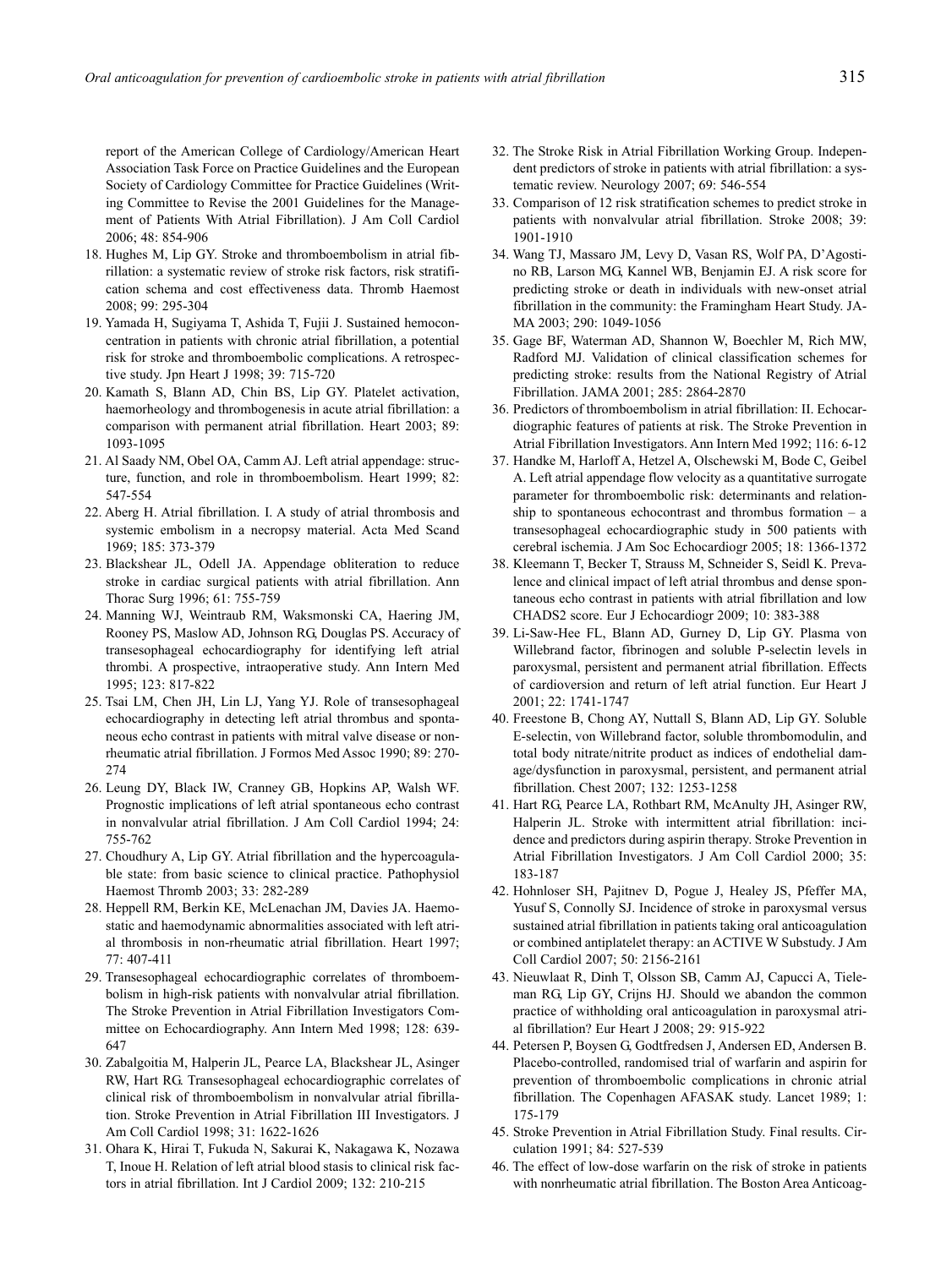ulation Trial for Atrial Fibrillation Investigators. N Engl J Med 1990; 323: 1505-1511

- 47. Connolly SJ, Laupacis A, Gent M, Roberts RS, Cairns JA, Joyner C. Canadian Atrial Fibrillation Anticoagulation (CAFA) Study. J Am Coll Cardiol 1991; 18: 349-355
- 48. Ezekowitz MD, Bridgers SL, James KE, Carliner NH, Colling CL, Gornick CC, Krause-Steinrauf H, Kurtzke JF, Nazarian SM, Radford MJ. Warfarin in the prevention of stroke associated with nonrheumatic atrial fibrillation. Veterans Affairs Stroke Prevention in Nonrheumatic Atrial Fibrillation Investigators. N Engl J Med 1992; 327: 1406-1412
- 49. Secondary prevention in non-rheumatic atrial fibrillation after transient ischaemic attack or minor stroke. EAFT (European Atrial Fibrillation Trial) Study Group. Lancet 1993; 342: 1255- 1262
- 50. Abdelhafiz AH, Wheeldon NM. Use of resources and cost implications of stroke prophylaxis with warfarin for patients with nonvalvular atrial fibrillation. Am J Geriatr Pharmacother 2003; 1: 53-60
- 51. Currie CJ, Jones M, Goodfellow J, McEwan P, Morgan CL, Emmas C, Peters JR. Evaluation of survival and ischaemic and thromboembolic event rates in patients with non-valvar atrial fibrillation in the general population when treated and untreated with warfarin. Heart 2006; 92: 196-200
- 52. Jones M, McEwan P, Morgan CL, Peters JR, Goodfellow J, Currie CJ. Evaluation of the pattern of treatment, level of anticoagulation control, and outcome of treatment with warfarin in patients with non-valvar atrial fibrillation: a record linkage study in a large British population. Heart 2005; 91: 472-477
- 53. Bungard TJ, Ghali WA, Teo KK, McAlister FA, Tsuyuki RT. Why do patients with atrial fibrillation not receive warfarin? Arch Intern Med 2000; 160: 41-46
- 54. Gage BF, Boechler M, Doggette AL, Fortune G, Flaker GC, Rich MW, Radford MJ. Adverse outcomes and predictors of underuse of antithrombotic therapy in medicare beneficiaries with chronic atrial fibrillation. Stroke 2000; 31: 822-827
- 55. Waldo AL, Becker RC, Tapson VF, Colgan KJ. Hospitalized patients with atrial fibrillation and a high risk of stroke are not being provided with adequate anticoagulation. J Am Coll Cardiol 2005; 46: 1729-1736
- 56. Cohen N, Almoznino-Sarafian D, Alon I, Gorelik O, Koopfer M, Chachashvily S, Shteinshnaider M, Litvinjuk V, Modai D. Warfarin for stroke prevention still underused in atrial fibrillation: patterns of omission. Stroke 2000; 31: 1217-1222
- 57. Partington SL, Abid S, Teo K, Oczkowski W, O'Donnell MJ. Pre-admission warfarin use in patients with acute ischemic stroke and atrial fibrillation: The appropriate use and barriers to oral anticoagulant therapy. Thromb Res 2007; 120: 663-669
- 58. Gattellari M, Worthington J, Zwar N, Middleton S. Barriers to the use of anticoagulation for nonvalvular atrial fibrillation: a representative survey of Australian family physicians. Stroke 2008; 39: 227-230
- 59. McCrory DC, Matchar DB, Samsa G, Sanders LL, Pritchett EL. Physician attitudes about anticoagulation for nonvalvular atrial fibrillation in the elderly. Arch Intern Med 1995; 155: 277-281
- 60. Baker WL, Cios DA, Sander SD, Coleman CI. Meta-analysis to assess the quality of warfarin control in atrial fibrillation patients in the United States. J Manag Care Pharm 2009; 15: 244-252
- 61. Cromheecke ME, Levi M, Colly LP, de Mol BJ, Prins MH, Hutten BA, Mak R, Keyzers KC, Buller HR. Oral anticoagulation self-management and management by a specialist anticoagula-

tion clinic: a randomised cross-over comparison. Lancet 2000; 356: 97-102

- 62. Gadisseur AP, Breukink-Engbers WG, van der Meer FJ, van den Besselaar AM, Sturk A, Rosendaal FR. Comparison of the quality of oral anticoagulant therapy through patient self-management and management by specialized anticoagulation clinics in the Netherlands: a randomized clinical trial. Arch Intern Med 2003; 163: 2639-2646
- 63. van Walraven C, Jennings A, Oake N, Fergusson D, Forster AJ. Effect of study setting on anticoagulation control: a systematic review and metaregression. Chest 2006; 129: 1155-1166
- 64. Fang MC, Chen J, Rich MW. Atrial fibrillation in the elderly. Am J Med 2007; 120: 481-487
- 65. Singer DE, Chang Y, Fang MC, Borowsky LH, Pomernacki NK, Udaltsova N, Go AS. The net clinical benefit of warfarin anticoagulation in atrial fibrillation. Ann Intern Med 2009; 151: 297- 305
- 66. Fang MC, Chang Y, Hylek EM, Rosand J, Greenberg SM, Go AS, Singer DE. Advanced age, anticoagulation intensity, and risk for intracranial hemorrhage among patients taking warfarin for atrial fibrillation. Ann Intern Med 2004; 141: 745-752
- 67. Garwood CL, Corbett TL. Use of anticoagulation in elderly patients with atrial fibrillation who are at risk for falls. Ann Pharmacother 2008; 42: 523-532
- 68. Jacobs LG. Warfarin pharmacology, clinical management, and evaluation of hemorrhagic risk for the elderly. Cardiol Clin 2008; 26: 157-67, v
- 69. Poli D, Antonucci E, Marcucci R, Fatini C, Alterini B, Mannini L, Falciani M, Abbate R, Gensini GF, Prisco D. Risk of bleeding in very old atrial fibrillation patients on warfarin: relationship with ageing and CHADS2 score. Thromb Res 2007; 121: 347- 352
- 70. Dobrzanski S, Duncan SE, Harkiss A, Wardlaw A. Age and weight as determinants of warfarin requirements. J Clin Hosp Pharm 1983; 8: 75-77
- 71. Nutescu EA, Shapiro NL, Ibrahim S, West P. Warfarin and its interactions with foods, herbs and other dietary supplements. Expert Opin Drug Saf 2006; 5: 433-451
- 72. Montalescot G, Wiviott SD, Braunwald E, Murphy SA, Gibson CM, McCabe CH, Antman EM. Prasugrel compared with clopidogrel in patients undergoing percutaneous coronary intervention for ST-elevation myocardial infarction (TRITON-TIMI 38): double-blind, randomised controlled trial. Lancet 2009; 373: 723-731
- 73. Wiviott SD, Braunwald E, McCabe CH, Montalescot G, Ruzyllo W, Gottlieb S, Neumann FJ, Ardissino D, De Servi S, Murphy SA, Riesmeyer J, Weerakkody G, Gibson CM, Antman EM. Prasugrel versus clopidogrel in patients with acute coronary syndromes. N Engl J Med 2007; 357: 2001-2015
- 74. Man-Son-Hing M, Nichol G, Lau A, Laupacis A. Choosing antithrombotic therapy for elderly patients with atrial fibrillation who are at risk for falls. Arch Intern Med 1999; 159: 677-685
- 75. Mant J, Hobbs FD, Fletcher K, Roalfe A, Fitzmaurice D, Lip GY, Murray E. Warfarin versus aspirin for stroke prevention in an elderly community population with atrial fibrillation (the Birmingham Atrial Fibrillation Treatment of the Aged Study, BAFTA): a randomised controlled trial. Lancet 2007; 370: 493- 503
- 76. Gharacholou SM, Becker RC. Warfarin in vulnerable older adults with atrial fibrillation. J Thromb Thrombolysis 2009; 27: 461-464